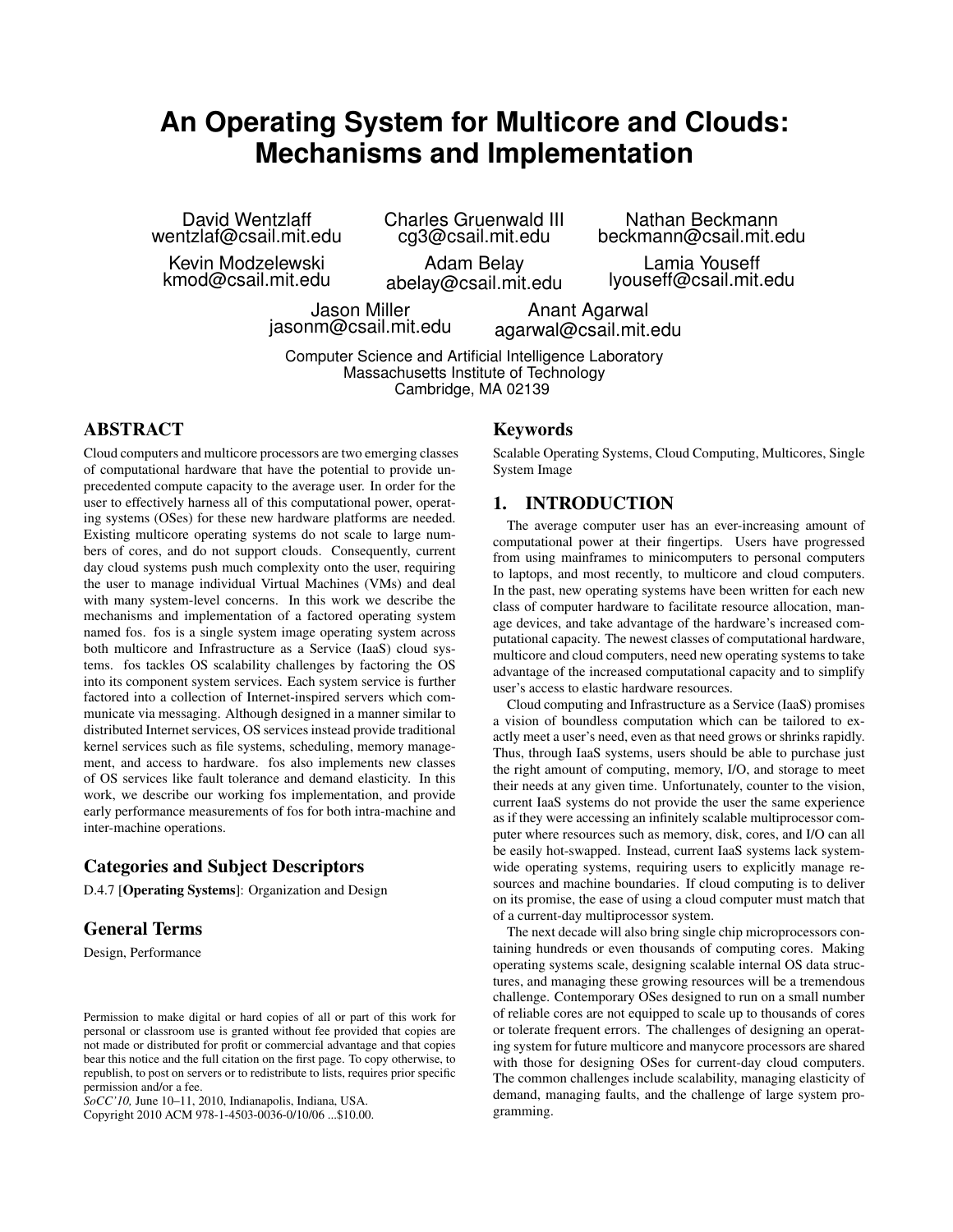

Figure 1: fos provides a single system image across all the cloud nodes.

Our solution is to provide a single system image OS, making IaaS systems as easy to use as multiprocessor systems and allowing the above challenges to be addressed in the OS. In this work, we present a factored operating system (fos) which provides a single system image OS on multicore processors as well as cloud computers. fos does this in two steps. First, fos factors system services of a full-featured OS by service. Second, fos further factors and parallelizes each system service into an Internet-style collection, or *fleet*, of cooperating servers that are distributed among the underlying cores and machines. All of the system services within fos, along with the fleet of servers implementing each service, communicate via message passing, which maps transparently across multicore computer chips and across cloud computers via networking. For efficiency, when fos runs on shared-memory multicores, the messaging abstraction is implemented using shared memory. Although fos uses the messaging abstraction internally, it does not require applications that it hosts to use message passing for communication. Previous work [26] has introduced the multicore aspects of fos, while this work focuses on how to build an operating system which can service both cloud and multicore computers.

### 1.1 Challenges with Current Cloud Systems

Current IaaS systems present a fractured and non-uniform view of resources to the programmer. IaaS systems such as Amazon's EC2 [1] provision resources in units of virtual machines (VM). Using virtual machines as a provisioning unit reduces the complexity for the cloud manager, but without a suitable abstraction layer, this division introduces complexity for the system user. The user of a IaaS system has to worry not only about constructing their application, but also about system concerns such as configuring and managing communicating operating systems. Addressing the system issues requires a completely new skill set than those for application development.

For example, in order for a user to construct an application that can take advantage of more than a single VM, the user application needs to recognize its needs, communicate its needs to the cloud manager, and manage the fractured communication paradigms of intra- and inter-machine communication. For communication inside of a multicore VM, shared memory and pipes are used, while sockets must be used between VMs. The fractured nature of the current IaaS model extends beyond communication mechanisms to scheduling and load balancing, system administration, I/O devices, and fault tolerance. For system administration, the user of an IaaS cloud system needs to manage a set of different computers. Examples of the system administration headaches include managing user accounts within a machine versus externally via NIS or Kerberos, managing processes between the machines (using 'ps'

and 'kill' within a machine, and a batch queue or ad-hoc mechanisms between machines), and keeping configuration files and updates synchronized between machines (cfengine) versus within one machine. There is no generalized way to access remote I/O devices on operating systems such as Linux. Point solutions exist for differing I/Os, for instance NFS for disk, and VNC for display. Last, faults are accentuated in a VM environment because the user has to manage cases where a whole VM crashes as a separate case from a process which has crashed.

Scheduling and load balancing differs substantially within and between machines as well. Existing operating systems handle scheduling within a machine, but the user must often build or buy server load balancers for scheduling across machines. Cloud aggregators and middleware such as RightScale [22] and Amazon's Cloud-Watch Auto Scaling [1] provide automatic cloud management and load balancing tools, but they are typically application-specific and tuned to web application serving.

### 1.2 Benefits of a Single System Image

fos proposes to provide a single system image across multicores and the cloud as shown in Figure 1. This abstraction can be built on top of VMs which are provided by an IaaS service or directly on top of a cluster of machines. A single system image has the following advantages over the ad-hoc approach of managing VMs each running distinct operating system instances:

- *Ease of administration.* Administration of a single OS is easier than many machines. Specifically, OS update, configuration, and user management are simpler.
- *Transparent sharing.* Devices can be transparently shared across the cloud. Similarly, memory and disk on one physical machine can transparently be used on another physical machine (*e.g.*, paging across the cloud)
- *Informed optimizations.* An OS has local, low-level knowledge, thereby allowing it to make better, finer-grained optimizations than middleware systems.
- *Consistency.* An OS has a consistent, global view of process management and resource allocation. Intrinsic load balancing across the system is possible, and so is easy process migration between machines based on load, which is challenging with middleware systems. A consistent view also enables seamless scaling, since application throughput can be scaled up as easily as exec'ing new processes. Similarly, applications have a consistent communication and programming model whether the application resides inside of one machine or spans multiple physical machines. Furthermore,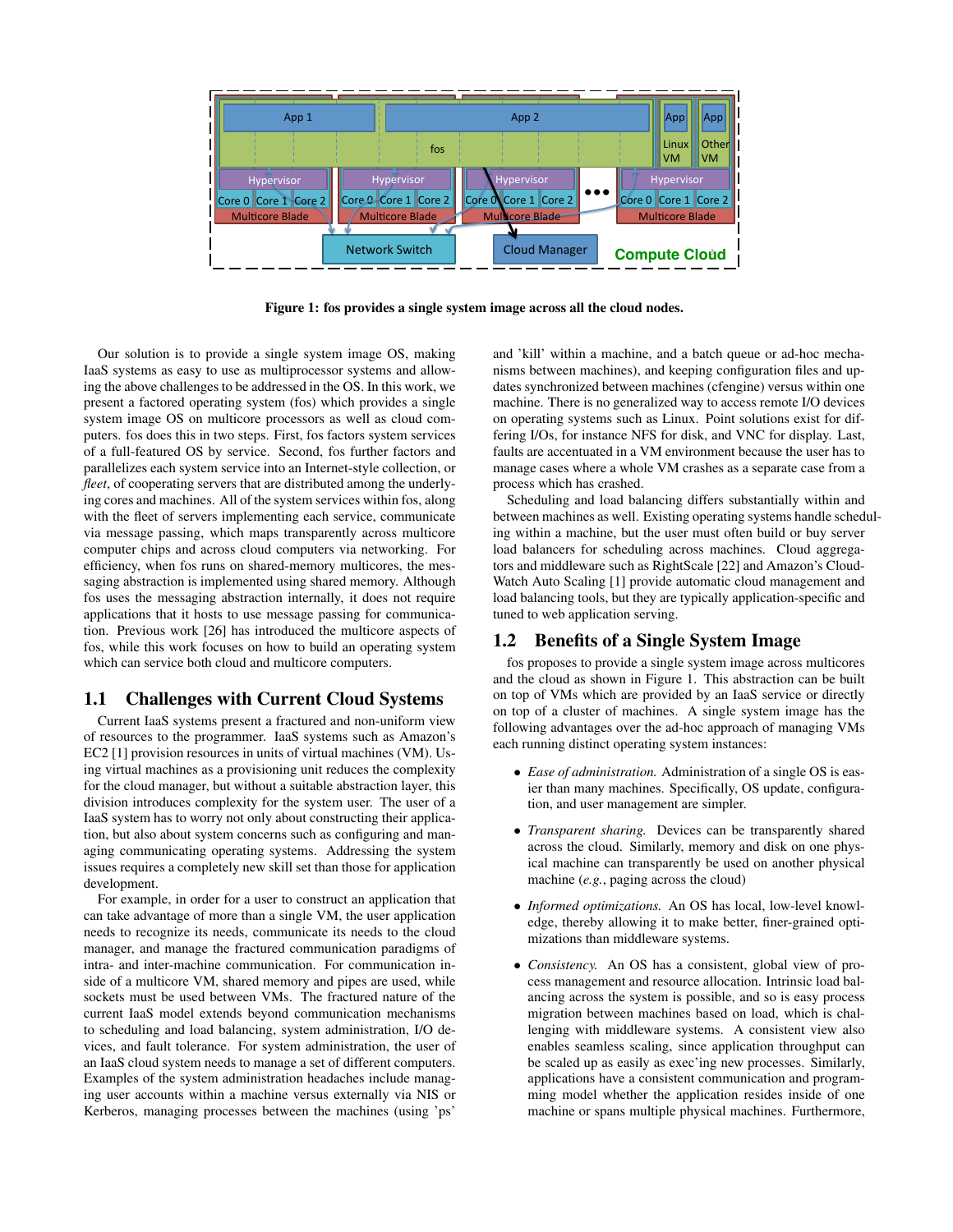debugging tools are uniform across the system, which facilitates debugging multi-VM applications.

• *Fault tolerance.* Due to global knowledge, the OS can take corrective actions on faults.

This paper describes a working implementation of a prototype factored operating system, and presents early performance measurements of fos operations within a machine and between machines. Our fos prototype provides a single system image across multicores and clouds, and includes a microkernel, messaging layer, naming layer, protected memory management, a local and remote process spawning interface, a file system server, a block device driver server, a message proxy network server, a basic shell, a webserver, and a network stack.

This paper is organized as follows. Section 2 details the common challenges that cloud and multicore operating systems face. Section 3 explores the architecture of fos. Section 4 explores the detailed implementation of fos on clouds and multicores through some example OS operations. Section 5 measures the current fos prototype implementation on multicore and cloud systems. Section 6 places fos in context with previous systems. And finally we conclude.

# 2. MULTICORE AND CLOUD OPERATING SYSTEM CHALLENGES

Cloud computing infrastructure and manycore processors present many common challenges with respect to the operating system. This section introduces what we believe are the main problems OS designers will need to address in the next decade. Our solution, fos, seeks to address these challenges in a solution that is suitable for both multicore and cloud computing.

### 2.1 Scalability

The number of transistors which fit onto a single chip microprocessor is exponentially increasing [18]. In the past, new hardware generations brought higher clock frequency, larger caches, and more single stream speculation. Single stream performance of microprocessors has fallen off the exponential trend [5]. In order to turn increasing transistor resources into exponentially increasing performance, microprocessor manufacturers have turned to integrating multiple processors onto a single die [27, 25]. Current OSes were designed for single processor or small number of processor systems. The current multicore revolution promises drastic changes in fundamental system architecture, primarily in the fact that the number of general-purpose schedulable processing elements is drastically increasing. Therefore multicore OSes need to embrace scalability and make it a first order design constraint. In our previous work [26], we investigated the scalability limitations of contemporary OS design including: locks, locality aliasing, and reliance on shared memory.

Concurrent with the multicore revolution, cloud computing and IaaS systems have been gaining popularity. This emerging computing paradigm has a huge potential to transform the computing industry and programming models [7]. The number of computers being added by cloud computing providers has been growing at a vast rate, driven largely by user demand for hosted computing platforms. The resources available to a given cloud user are much higher than are available to the non-cloud user. Cloud resources are virtually unlimited for a given user, only restricted by monetary constraints. Example public clouds and IaaS services include Amazon's EC2 [1] and Rackspace's Cloud Server [2]. Thus, it is clear that scalability is a major concern for future OSes in both single machine and cloud systems.

### 2.2 Variability of Demand

We define elasticity of resources as the aspect of a system where the available resources can be changed dynamically over time. By definition, manycore systems provide a large number of generalpurpose, schedulable cores. Furthermore, the load on a manycore system translates into number of cores being used. Thus the system must manage the number of live cores to match the demand of the user. For example, in a 1,000-core system, the demand can require from 1 to 1,000 cores. Therefore, multicore OSes need to manage the number of live cores which is in contrast to single core OSes which only have to manage whether a single core is active or idle.

In cloud systems, user demand can grow much larger than in the past. Additionally, this demand is often not known ahead of time by the cloud user. It is often the case that users wish to handle peak load without over-provisioning. In contrast to cluster systems where the number of cores is fixed, cloud computing makes more resources available on-demand than was ever conceivable in the past.

A major commonality between cloud computing and multicore systems is that the demand is not static. Furthermore, the variability of demand is much higher than in previous systems and the amount of available resources can be varied over a much broader range in contrast to single-core or fixed-sized cluster systems.

The desire to reach optimal power utilization forces current system designers to match the available resources to the demand. Heat and energy consumption impact computing infrastructure from chip design all the way up to the cost of running a data center. As a result, fos seeks to reduce the heat production and power consumption while maintaining the throughput requirements imposed by the user.

### 2.3 Faults

Managing software and hardware faults is another common challenge for future multicore and cloud systems. In multicore systems, hardware faults are becoming more common. As the hardware industry is continuously decreasing the size of transistors and increasing their count on a single chip, the chance of faults is rising. With hundreds or thousands of cores per chip, system software components must gracefully support dying cores and bit flips. In this regard, fault tolerance in modern OSes designed for multicore is becoming an essential requirement.

In addition, faults in large-scale cloud systems are common. Cloud applications usually share cloud resources with other users and applications in the cloud. Although each users' application is encapsulated in a virtual container (for example, a virtual machine in an EC2 model), performance interference from other cloud users and applications can potentially impact the quality of service provided to the application.

Programming for massive systems is likely to introduce software faults. Due to the inherent difficulty of writing multithreaded and multiprocess applications, the likelihood of software faults in those applications is high. Furthermore, the lack of tools to debug and analyze large software systems makes software faults hard to understand and challenging to fix. In this respect, dealing with software faults is another common challenge that OS programming for multicore and cloud systems share.

### 2.4 Programming Challenges

Contemporary OSes which execute on multiprocessor systems have evolved from uniprocessor OSes. This evolution was achieved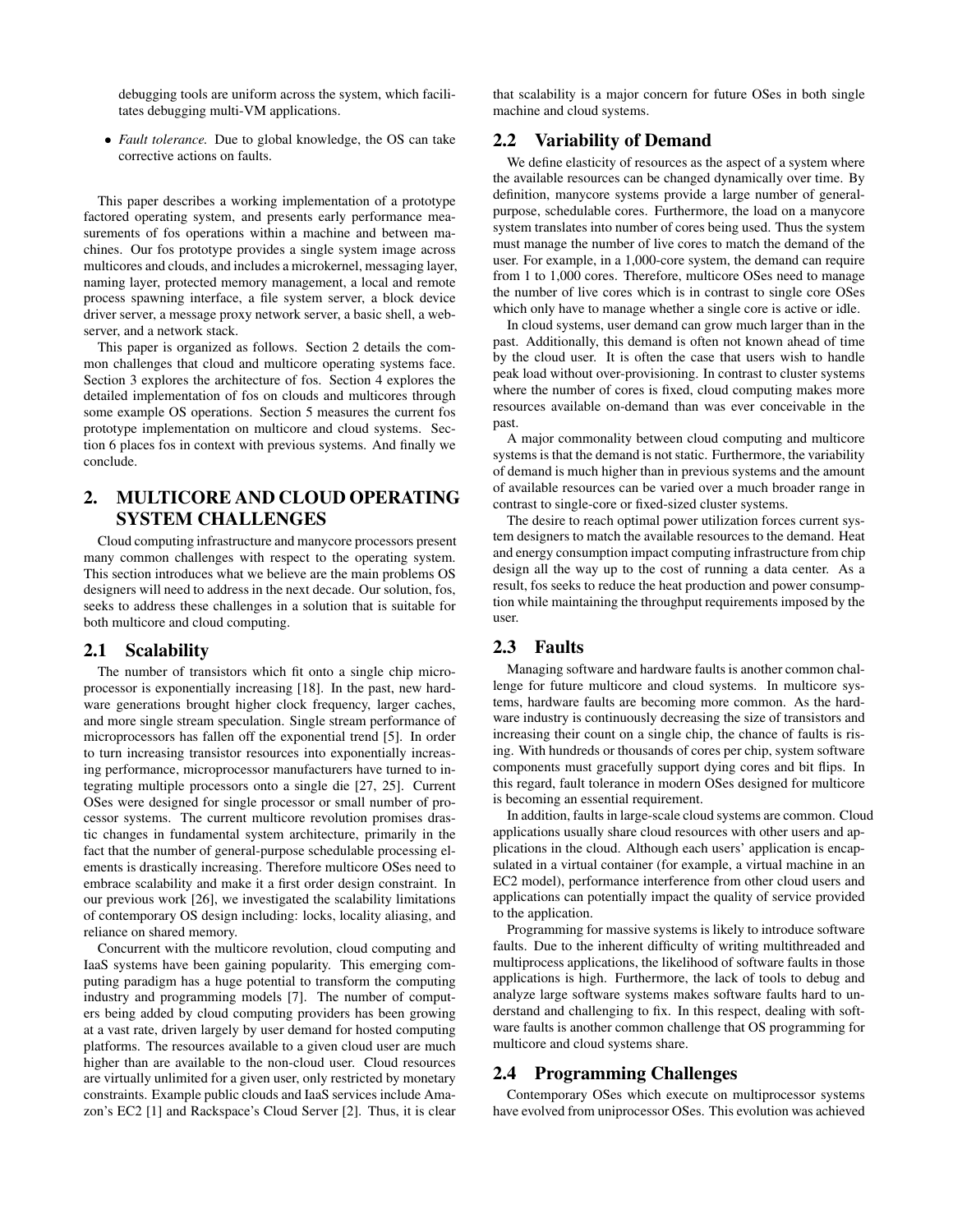

Figure 2: An overview of the fos server architecture, highlighting the cross-machine interaction between servers in a manner transparent to the application. In scenario (a), the application is requesting services from "fos Server a" which happens to be local to the application. In scenario (b), the application is requesting a service which is located on another machine.

by adding locks to the OS data structures. There are many problems with locks, such as choosing correct lock granularity for performance, reasoning about correctness, and deadlock prevention. Ultimately, programming efficient large-scale lock-based OS code is difficult and error prone. Difficulties of using locks in OSes is discussed in more detail in [26].

Developing cloud applications composed of several components deployed across many machines is a difficult task. The prime reason for this is that current IaaS cloud systems impose an extra layer of indirection through the use of virtual machines. Whereas on multiprocessor systems the OS manages resources and scheduling, on cloud systems much of this complexity is pushed into the application by fragmenting the application's view of the resource pool.

Furthermore, there is not a uniform programming model for communicating within a single multicore machine and between machines. The current programming model requires a cloud programmer to write a threaded application to use intra-machine resources while socket programming is used to communicate with components of the application executing on different machines.

In addition to the difficulty of programming these large-scale hierarchical systems, managing and load-balancing these systems is proving to be a daunting task as well. Ad-hoc solutions such as hardware load-balancers have been employed in the past to solve such issues. These solutions are often limited to a single level of the hierarchy (at the VM level). In the context of fos, however, this load balancing can be done inside the system, in a generic manner (i.e. one that works on all messaging instead of only TCP/IP traffic) and on a finer granularity than at the VM or single machine level. Furthermore, with our design, the application developer need not be aware of such load balancing.

Scalability, elasticity of demand, faults, and difficulty in programming large systems are common issues for emerging multicore and cloud systems.

### 3. ARCHITECTURE

fos is an operating system which takes scalability and adaptability as *the* first order design constraints. Unlike most previous OSes where a subsystem scales up to a given point, beyond which the subsystem must be redesigned, fos ventures to develop techniques and paradigms for OS services which scale from a few to thousands of cores. In order to achieve the goal of scaling over multiple

orders of magnitude in core count, fos uses the following design principles:

- *Space multiplexing replaces time multiplexing.* Due to the growing bounty of cores, there will soon be a time where the number of cores in the system exceeds the number of active processes. At this point scheduling becomes a layout problem, not a time-multiplexing problem. The operating system will run on distinct cores from the application. This gives spatially partitioned working sets; the OS does not interfere with the application's cache.
- *OS is factored into function-specific services, where each is implemented as a parallel, distributed service.* In fos, services collaborate and communicate only via messages, although applications can use shared memory if it is supported. Services are bound to a core, improving cache locality. Through a library layer, *libfos*, applications communicate to services via messages. Services themselves leverage ideas from collaborating Internet servers.
- *OS adapts resource utilization to changing system needs.* The utilization of active services is measured, and highly loaded services are provisioned more cores (or other resources). The OS closely manages how resources are used.
- *Faults are detected and handled by OS.* OS services are monitored by watchdog process. If a service fails, a new instance is spawned to meet demand, and the naming service reassigns communication channels.

The following sections highlight key aspects of the fos architecture, shown in Figure 2. fos runs across multiple physical machines in the cloud. In the figure, fos runs on an IaaS system on top of a hypervisor. A small microkernel runs on every core, providing messaging between applications and servers. The global name mapping is maintained by a distributed set of proxy-network servers that also handle inter-machine messaging. A small portion of this global namespace is cached on-demand by each microkernel. Applications communicate with services through a library layer (*libfos*), which abstracts messaging and interfaces with system services.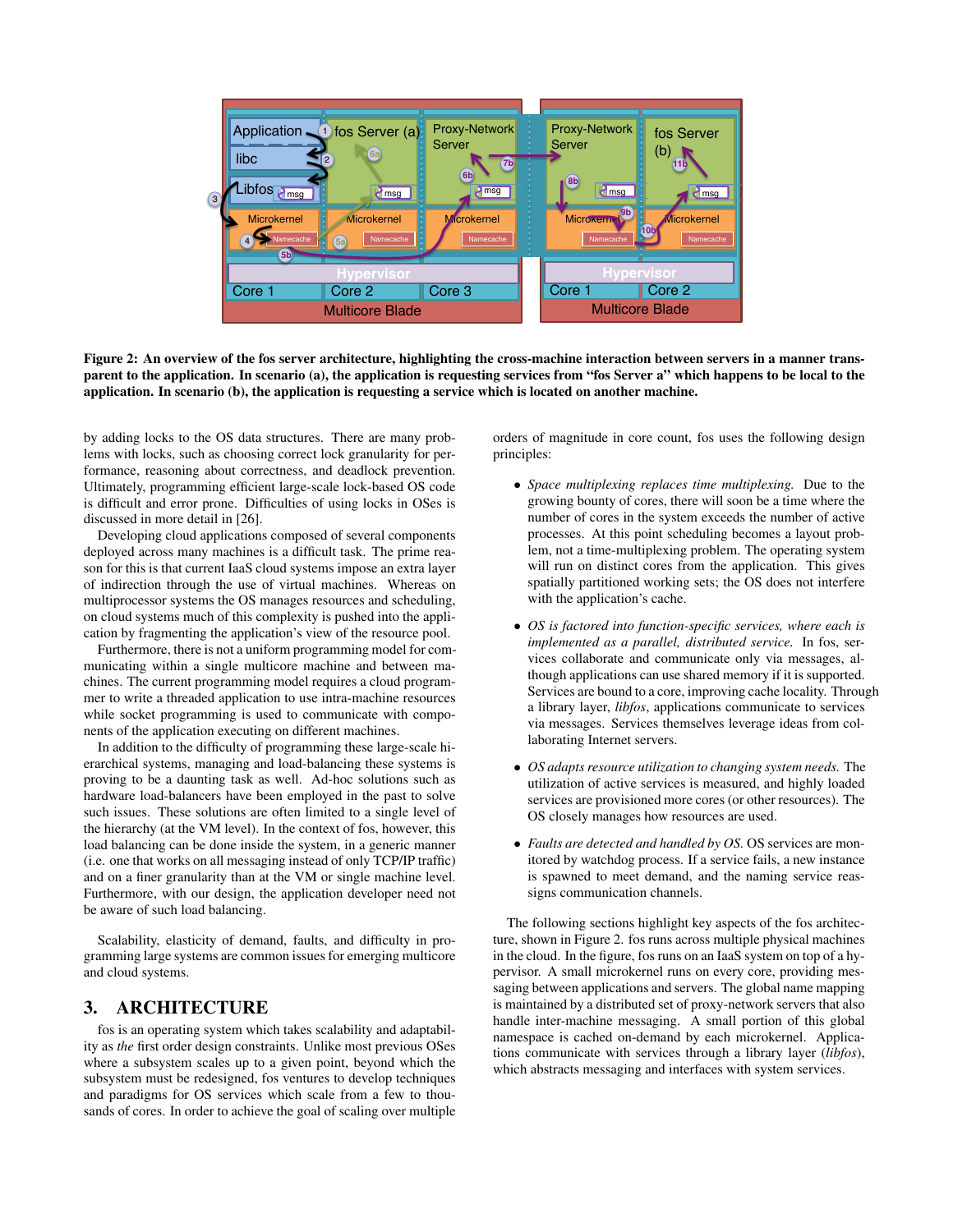# 3.1 Microkernel

fos is a microkernel operating system. The fos microkernel executes on every core in the system. fos uses a minimal microkernel OS design where the microkernel only provides a protected messaging layer, a name cache to accelerate message delivery, basic time multiplexing of cores, and an Application Programming Interface (API) to allow the modification of address spaces and thread creation. All other OS functionality and applications execute in user space. OS system services execute as userland processes, but may possess capabilities to communicate with other system services which user processes do not.

Capabilities are extensively used to restrict access into the protected microkernel. The memory modification API is designed to allow a process on one core to modify the memory and address space on another core if appropriate capabilities are held. This approach allows fos to move significant memory management and scheduling logic into userland space.

### 3.2 Messaging

One operating system construct that is necessary for any multicore or cloud operating system is a form of inter-process communication and synchronization. fos solves this need by providing a simple process-to-process messaging API. There are several key advantages to using messaging for this mechanism. One advantage is the fact that messaging can be implemented on top of shared memory, or provided by hardware, thus allowing this mechanism to be used for a variety of architectures. Another advantage is that the sharing of data becomes much more explicit in the programming model, thus allowing the programmer to think more carefully about the amount of shared data between communicating processes. By reducing this communication, we achieve better encapsulation as well as scalability, both desirable traits for a scalable cloud or multicore operating system.

It bears noting that fos allows conventional multithreaded applications with shared memory. This is in order to support legacy code as well as a variety of programming models. However, operating system services are implemented strictly using messages. This is done to force careful thought about which data are shared to improve scalability.

Using messaging is also beneficial in that the abstraction works across several different layers without concern from the application developer. To be more concrete, when one process wishes to communicate with another process it uses the same mechanism for this communication regardless of whether the second process is on the same machine or not. Existing solutions typically use a hierarchical organization where intra-machine communication uses one mechanism while inter-machine communication uses another, often forcing the application developer to choose a-priori how they will organize their application around this hierarchy. By abstracting this communication mechanism, fos applications can simply focus on the application and communication patterns on a flat communication medium, allowing the operating system to decide whether or not the two processes should live on the same VM or not. Additionally, existing software systems which rely on shared memory are also relying on the consistency model and performance provided by the underlying hardware.

fos messaging works intra-machine and across the cloud, but uses differing transport mechanisms to provide the same interface. On a shared memory multicore processor, fos uses message passing over shared memory. When messages are sent across the cloud, messages are sent via shared memory to the local proxy server which then uses the network (*e.g.*, Ethernet) to communicate with

a remote proxy server which then delivers the message via shared memory on the remote node.

Each process has a number of mailboxes that other processes may deliver messages to provided they have the credentials. fos presents an API that allows the application to manipulate these mailboxes and their properties. An application starts by creating a mailbox. Once the mailbox has been created, capabilities are created which consist of keys that may be given to other servers allowing them to write to the mailbox.

In addition to mailbox creation and access control, processes within fos are also able to register a mailbox under a given name. Other processes can then communicate with this process by sending a message to that name and providing the proper capability. The fos microkernel and proxy server assume the responsibility of routing and delivering messages regardless of whether or not a message crosses machine boundaries.

## 3.3 Naming

One unique approach to the organization of multiple communicating processes that fos takes is the use of a naming and lookup scheme. As mentioned briefly in the section on messaging, processes are able to register a particular name for a mailbox. This namespace is a hierarchical URI much like a web address or filename. This abstraction provides great flexibility in load balancing and locality to the operating system.

The basic organization for many of fos's servers is to divide the service into several independent processes (running on different cores) all capable of handling the given request. As a result, when an application messages a particular service, the nameserver will provide a member of the fleet that is best suited for handling the request. To accomplish this, all of the servers within the fleet register under a given name. When a message is sent, the nameserver will provide the server that is optimal based on the load of all of the servers as well as the latency between the requesting process and each server within the fleet.

While much of the naming system is in a preliminary stage, we have various avenues to explore for the naming system. When multiple servers want to provide the same service, they can share a name. We are investigating policies for determining the correct server to route the message to. One solution is to have a few fixed policies such as round robin or closest server. Alternatively, custom policies could be set via a callback mechanism or complex load balancer. Meta-data such as message queue lengths can be used to determine the best server to send a message to.

As much of the system relies on this naming mechanism, the question of how to optimally build the nameserver and manage caching associated with it is also a challenging research area that will be explored. This service must be extremely low latency while still maintaining a consistent and global view of the namespace. In addition to servers joining and leaving fleets on the fly, thus requiring continual updates to the name-lookup, servers will also be migrating between machines, requiring the nameserver (and thus routing information) to be updated on the fly as well. The advantage to this design is that much of the complexity dealing with separate forms of inter-process communication in traditional cloud solutions is abstracted behind the naming and messaging API. Each process simply needs to know the name of the other processes it wishes to communicate with, fos assumes the responsibility of efficiently delivering the message to the best suited server within the fleet providing the given service. While a preliminary flooding based implementation of the namserver is currently being used, the long term solution will incorporate ideas from P2P networking like distributed hash tables as in Chord [23] and Coral [13].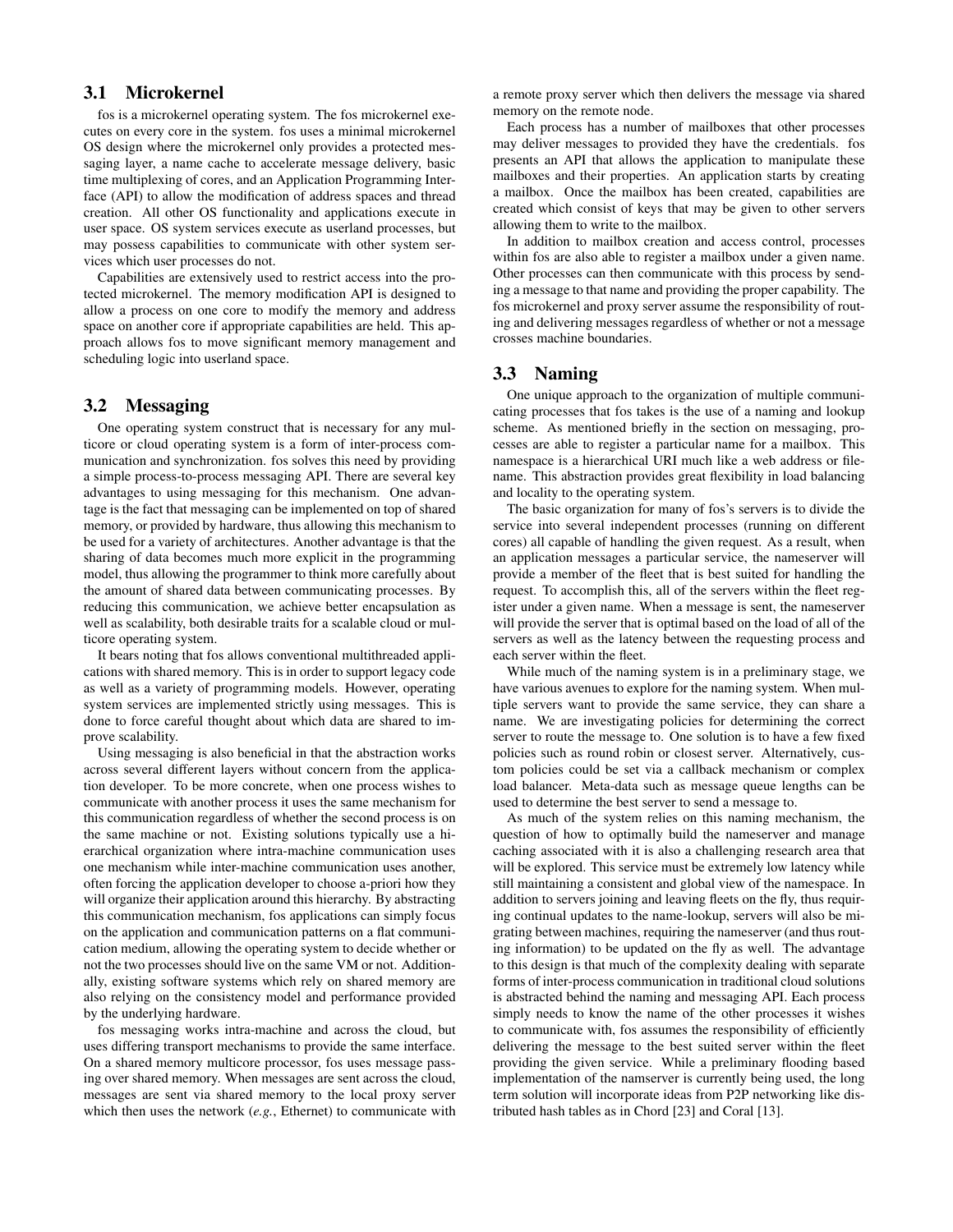# 3.4 OS Services

A primary challenge in both cloud computing and multicore is the unprecedented scale of demand on resources, as well as the extreme variability in the demand. System services must be both scalable and *elastic*, or dynamically adaptable to changing demand. This requires resources to shift between different system services as load changes.

fos addresses these challenges by parallelizing each system service into a *fleet* of spatially-distributed, cooperating servers. Each service is implemented as a set of processes that, in aggregate, provide a particular service. Fleet members can execute on separate machines as well as separate cores within a machine. This improves scalability as more processes are available for a given service and improves performance by exploiting locality. Fleets communicate internally via messages to coordinate state and balance load. There are multiple fleets active in the system: *e.g.*, a file system fleet, a naming fleet, a scheduling fleet, a paging fleet, a process management fleet, et cetera.

Assuming a scalable implementation, the fleet model is elastic as well. When demand for a service outstrips its capabilities, new members of the fleet are added to meet demand. This is done by starting a new process and having it handshake with existing members of the fleet. In some cases, clients assigned to a particular server may be reassigned when a new server joins a fleet. This can reduce communication overheads or lower demand on local resources (*e.g.*, disk or memory bandwidth). Similarly, when demand is low, processes can be eliminated from the fleet and resources returned to the system. This can be triggered by the fleet itself or an external watchdog service that manages the size of the fleet. A key research question is what are the best policies for growing, shrinking, and layout (scheduling) of fleets.

Fleets are an elegant solution to scalability and elasticity, but are complicated to program compared to straight-line code. Furthermore, each service may employ different parallelization strategies and have different constraints. fos addresses this by providing (i) a cooperative multithreaded programming model; (ii) easy-to-use remote procedure call (RPC) and serialization facilities; and (iii) data structures for common patterns of data sharing.

#### *3.4.1 fos Server Model*

fos provides a server model with cooperative multithreading and RPC semantics. The goal of the model is to abstract calls to independent, parallel servers to make them appear as local libraries, and to mitigate the complexities of parallel programming. The model provides two important conveniences: the server programmer can write simple straight-line code to handle messages, and the interface to the server is simple function calls.

Servers are event-driven programs, where the events are messages. Messages arrive on one of three inbound mailboxes: the external (public) mailbox, the internal (fleet) mailbox, and the response mailbox for pending requests. To avoid deadlock, messages are serviced in reverse priority of the above list.

New requests arrive on the external mailbox. The thread that receives the message is now associated with the request and will not execute any other code. The request may require communication with other servers (fleet members or other services) to be completed. Meanwhile, the server must continue to service pending requests or new requests. The request is processed until completion or a RPC to another service occurs. In the former case, the thread terminates. In the latter, the thread yields to the cooperative scheduler, which spawns a new thread to wait for new messages to arrive.

Requests internal to the fleet arrive on the internal mailbox. These

deal with maintaining data consistency within the fleet, load balancing, or growing/shrinking of the fleet as discussed above. Otherwise, they are handled identically to requests on the external mailbox. They are kept separate to prevent others from spoofing internal messages and compromising the internal state of the server.

Requests on the response mailbox deal with pending requests. Upon the receipt of such a message, the thread that initiated the associated request is resumed.

The interface to the server is a simple function call. The desired interface is specified by the programmer in a header file, and code is generated to serialize these parameters into a message to the server. Likewise, on the receiving end, code is generated to deserialize the parameters and pass them to the implementation of the routine that runs in the server. On the "caller" side, the thread that initiates the call yields to the cooperate scheduler. When a response arrives from the server, the cooperative scheduler will resume the thread.

This model allows the programmer to write straight-line code to handle external requests. There is no need to generate complex state machines or split code upon interaction with other servers, as the threading library abstracts away the messaging. However, this model doesn't eliminate all the complexities of parallel programming. Because other code will execute on the server during an RPC, locking is still at times required, and the threading library provides mechanisms for this.

The cooperative scheduler runs whenever a thread yields. If there are threads ready to run (*e.g.*, from locking), then they are scheduled. If no thread is ready, then a new thread is spawned that waits on messages. If threads are sleeping for too long, then they are resumed with a time out error status.

The model is implemented as a user-space threading library written in C and a C-code generation tool written in python. The code generator uses standard C header files with a few custom preprocessor macros. Unlike some similar systems, there is no custom language. The server writer is responsible only for correctly implementing the body of each declared function and providing any special serialization/deserialization routines, if necessary.

#### *3.4.2 Parallel Data Structures*

One key aspect to parallelizing operating system services is managing state associated with a particular service amongst the members of the fleet. As each service is quite different in terms of resource and performance needs as well as the nature of requests, several approaches are required. While any given fleet may choose to share state internally using custom mechanisms, a few general approaches will be provided for the common case.

The idea is to provide a common container interface, which abstracts several implementations that provide different consistency, replication, and performance properties. In this solution, the operating system and support libraries provide an interface for storing and retrieving data. On the back-end, each particular server stores some of the data (acting as a cache) and communicates with other members of the fleet to access state information not homed locally. There are existing solutions to this problem in the P2P community [23, 13] that we plan to explore that will leverage locality information. Special care needs to be taken to handle joining and removing servers from a fleet. By using a library provided by the operating system and support libraries, the code to manage this distributed state can be tested and optimized, alleviating the application developer from concerning themselves with the implementation of distributed data structures. So long as the developer understands the consistency properties of the data structures provided, this will greatly simplify application development.

There are several solutions for managing shared and distributed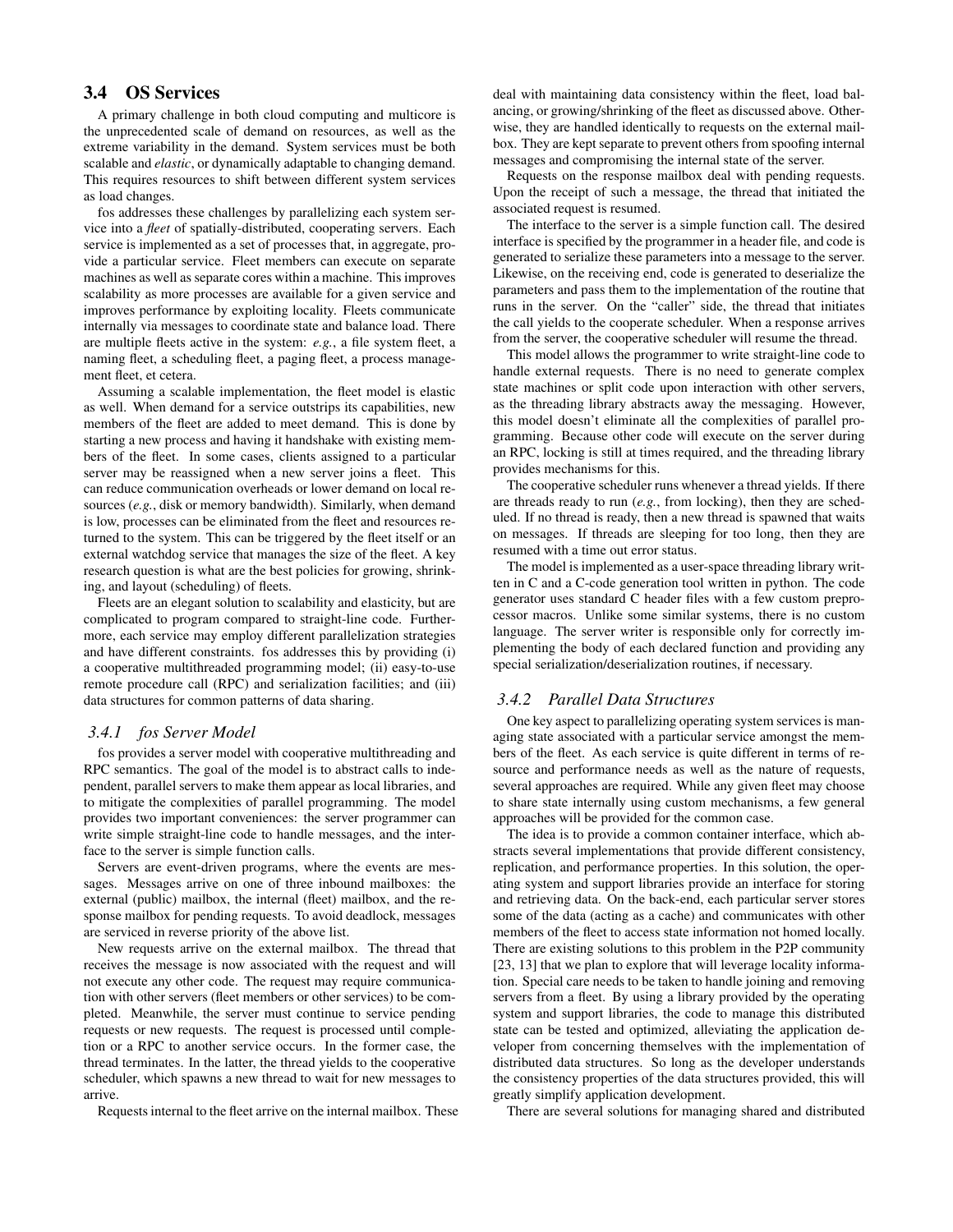state information. The important aspect of this design is that computation is decoupled from the data, allowing the members of a fleet to be replicated on the fly to manage changing load.

# 4. CASE STUDIES

This section presents detailed examples of key components of fos. It both illustrates how fos works and demonstrates how fos solves key challenges in the cloud.

## 4.1 File System

An example of the interaction between the different servers in fos is the fos file server. Figure 3 depicts an anatomy of a file system access in fos. In this figure, the application client, the fos file system server and the block device driver server are all executing on distinct cores to diminish the cache and performance interferences among themselves. Since the communication between the application client and systems servers, and amongst the system servers, is via the fos messaging infrastructure, proper authentication and credential verification for each operation is performed by the messaging layer in the microkernel. This example assumes all services are on the same machine, however the multi-machine case is a logical extension to this example, with a proxy server bridging the messaging abstraction between the two machines.

fos intercepts the POSIX file system calls in order to support compatibility with legacy POSIX applications. It bundles the POSIX calls into a message and sends it to the file system server. The microkernel determines the destination server of the message and verifies that the client application possesses the requisite capabilities to communicate with the server. It, then looks up the destination server in its name cache and determines which core it is executing on. If the server is a local server (i.e. executing on the same machine as the application), the microkernel forwards the message to the destination application. In Figure 3, fos intercepts the application File system access in step 1, bundles it in a message in step 2 to be sent via the messaging layer. Since the destination server for this message is the file system server, fos queries the name cache and sends the message to the destination core in step 3.

Once the file system server receives a new message in its incoming mailbox queue, it services the request. If the data requested by the application is cached, the server bundles it into a message and sends it back to the requesting application. Otherwise, it fetches the needed sectors from disk through the block device driver server. In the file system anatomy figure, step 5 represents the bundling of the sectors request into *block messages* while step 6 represents the look-up of the block device driver in the name cache. Once the server is located, the fos microkernel places the message in the incoming mailbox queue of the block device driver server as shown in step 6.

The block device driver server provides Disk I/O operations and access to the physical disk. In response to the incoming message, the block device driver server processes the request enclosed in the incoming message, fetches the sectors from disk as portrayed in steps 7, 8 and 9 respectively in the figure. Afterward, it encapsulates the fetched sectors in a message and sends it back to the file system server, as shown in steps 10, 11 and 12. In turn, the file server processes the acquired sectors from the incoming mailbox queue, encapsulates the required data into messages and sends them back to the client application. In the client application, *libfos* receives the data at its incoming mailbox queue and processes it in order to provide the file system access requested by the client application. These steps are all represented by steps 13 through 15 in the file system access anatomy in Figure 3.

*Libfos* provides several functions, including compatibility with



Figure 4: Spawning a VM

POSIX interfaces. The user application can either send the file system requests directly through the fos messaging layer or through *libfos*. In addition, if the file system server is not running on the local machine (i.e. the name cache could not locate it), the message is forwarded to the proxy server. The proxy server has the name cache and location of all the remote servers. In turn, it determines the appropriate destination machine for the message, bundles it into a network message and sends it via the network stack to the designated machine. Although this adds an extra hop through the proxy server, it provides the system with transparency when accessing local or remote servers. In a cloud environment, the uniform messaging and naming allows servers to be assigned to any machine in the system thereby providing a single system image, instead of the fragmented view of the cloud resources. It also provides a uniform application programming model to use inter-machine and intra-machine resources in the cloud.

### 4.2 Spawning Servers

To expand a fleet by adding a new server, one must first spawn the new server process. As shown in Figure 4, spawning a new process proceeds much like in a traditional operating system, except in fos, this action needs to take into account the machine on which the process should be spawned. Spawning begins with a call to the spawnProcess() function; this arises through an intercepted 'exec' syscall from our POSIX compatibility layer, or by directly calling the spawnProcess function by a fos-aware application. By directly calling the spawnProcess function, parent processes can exercise greater control over where their children are placed by specifying constraints on what machine to run on, what kinds of resources the child will need, and locality hints to the scheduler.

The spawnProcess function bundles the spawn arguments into a message, and sends that message to the spawn server's incoming request mailbox. The spawn server must first determine which machine is most suitable for hosting that process. It makes this decision by considering the available load and resources of running machines, as well as the constraints given by the parent process in the spawnProcess call. The spawn server interacts with the scheduler to determine the best machine and core for the new process to start on. If the best machine for the process is the local machine, the spawn server sets up the address space for the new process and starts it. The spawn server then returns the PID to the process that called spawnProcess by responding with a message. If the scheduler determined that spawning on a remote machine is best, the spawn server forwards the spawn request to the spawn server on the remote machine, which then spawns the process.

If the local spawn server was unable to locate a suitable ma-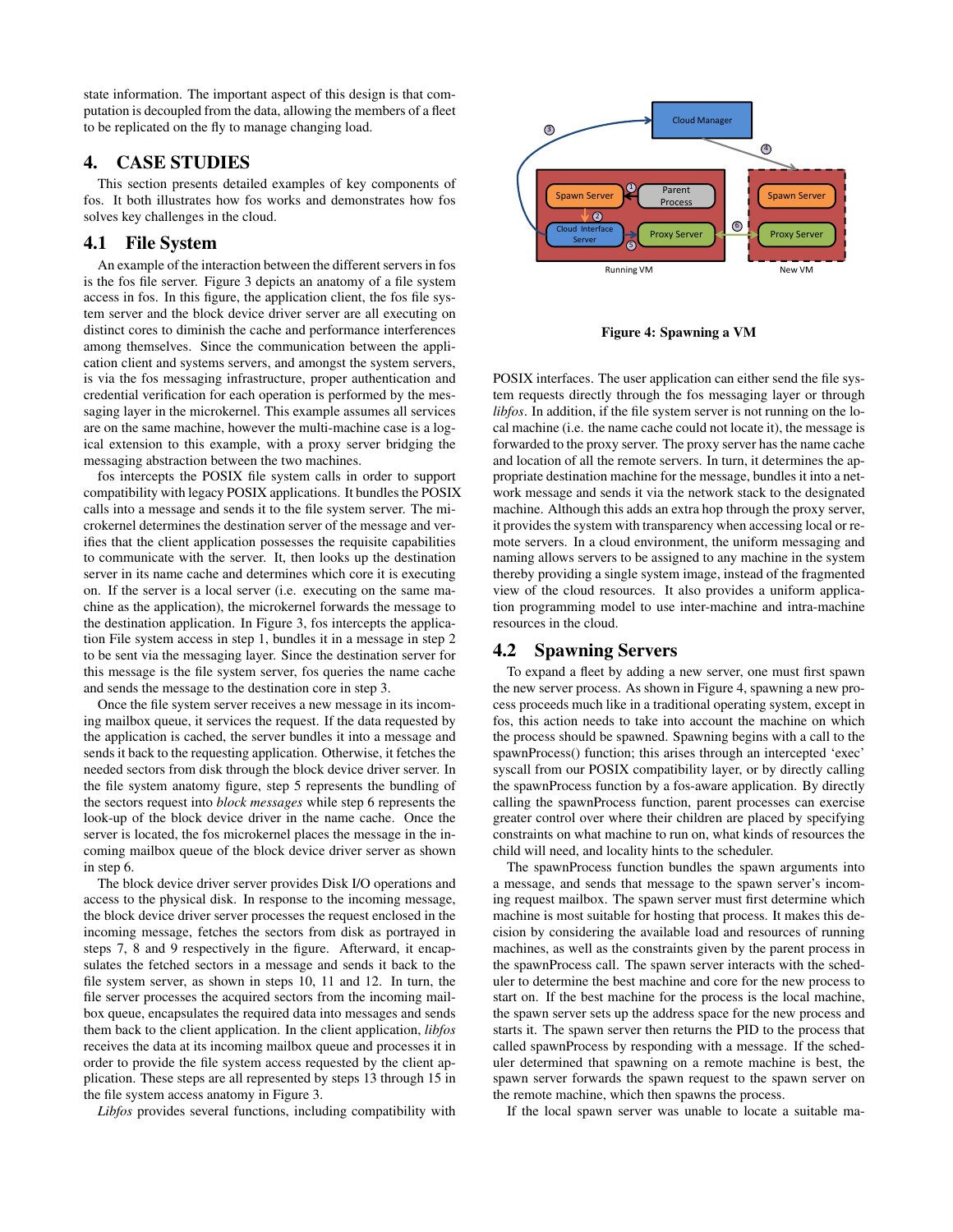

Figure 3: Anatomy of a File System Access

chine to spawn the process, it will initiate the procedure of spawning a new VM. To do this, it sends a message to the cloud interface server, describing what resources the new machine should have; when the cloud interface server receives this message, it picks the best type of VM to ask for. The cloud interface server then spawns the new VM by sending a request to the cloud manager via Internet requests (the server outside of fos which is integrated into the underlying cloud infrastructure eg. EC2). When the cloud manager returns the VM ID, the cloud interface server waits until the new VM acquires an IP address. At this point, the cloud interface server begins integration of the new VM into the fos single system image.

The newly-booted VM starts in a bare state, waiting for the spawner VM to contact it. The cloud interface server notifies the local proxy server that there is a new VM at the given IP address that should be integrated into the system, and the proxy server then connects to the remote proxy server at that IP and initiates the proxy bootstrap process. During the bootstrap process, the proxy servers exchange current name mappings, and notify the rest of the machines that there is a new machine joining the system. When the local proxy server finishes this setup, it responds to the cloud interface server that the VM is fully integrated. The cloud interface server can then respond to the local spawn server to inform it that there is a new machine that is available to spawn new jobs, which then tells all the spawn servers in the fleet that there is a new spawn server and a new machine available. The local spawn server finally forwards the original spawn call to the remote spawn server on the new VM.

In order to smooth the process of creating new VMs, the spawning service uses a pair of high- and low-water-marks, instead of spawning only when necessary. This allows the spawning service to mask VM startup time by preemptively spawning a new VM when the resources are low but not completely depleted. It also prevents the ping-ponging effect, where new VMs are spawned and destroyed unnecessarily when the load is near the new-VM threshold, and gives the spawn servers more time to communicate with each other and decide whether a new VM needs to be spawned.

#### 4.3 Elastic Fleet

As key aspects of the design of fos include scalability and adaptability, this section serves to describe how a fleet grows to match demand. If, while the system is running, the load changes, then the system should respond in a way that meets that demand if at all possible. In the context of a fos fleet, if the load become too high for the fleet to handle requests at the desirable rate, then a watchdog process for the fleet can grow the fleet. The watchdog does this by spawning a new member of the fleet and initiating the handshaking process that allows the new server to join the fleet. During the handshaking process, existing members of the fleet are notified of the new member, and state is shared with the new fleet member. Additionally, the scheduler may choose to spatially re-organize the fleet so as to reduce the latency between fleet members and those processes that the fleet is servicing.

As a concrete example, if there are many servers on a single machine that are all requesting service look-ups from the nameserver, the watchdog process may notice that all of the queues are becoming full on each of the nameservers. It may then decide to spawn a new nameserver and allow the scheduler to determine which core to put this nameserver on so as to alleviate the higher load.

While similar solutions exist in various forms for existing IaaS solutions, the goal of fos is to provide the programming model, libraries and runtime system that can make this operation transparent. By using the programming model provided for OS services as well as the parallel data structures for backing state, many servers can easily enjoy the benefit of being dynamically scalable to match demand.

While the mechanism for growing the fleet will be generic, there are several aspects of this particular procedure that will be service specific. One issue that arises is obtaining the meta-data required to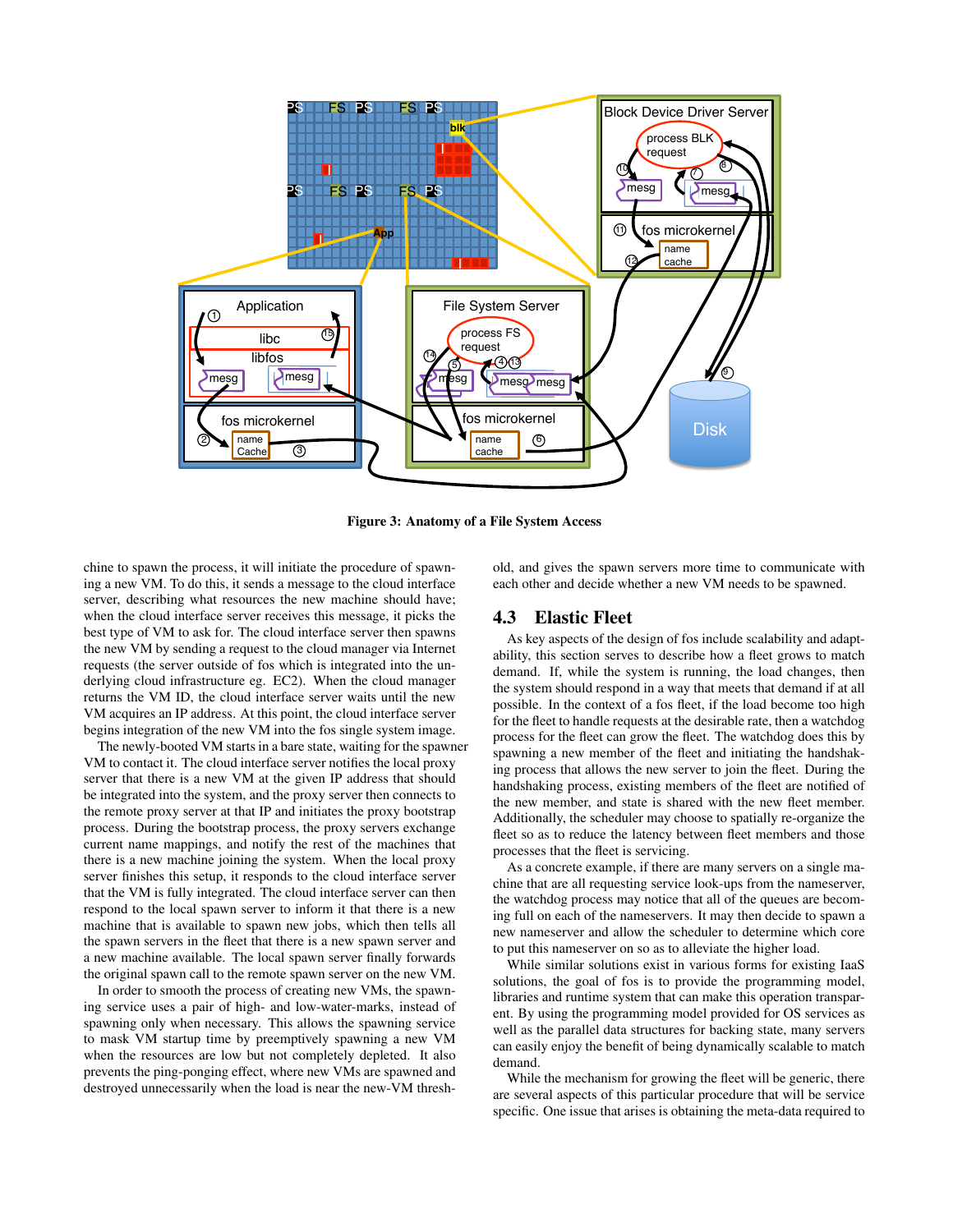make this decision and choosing the policy over that meta-data to define the decision boundary. To solve this issue, the actual policy can be provided by members of the fleet.

The fact that this decision is made by part of the operating system is a unique and advantageous difference fos has over existing solutions. In particular, the fleet expansion (and shrinking) can be a global decision based on the health and resources available in a global sense, taking into consideration the existing servers, their load and location (latency) as well as desired throughput or monetary concerns from the system owner. By taking all of this information into consideration when making the scaling scheduling decision, fos can make a much more informed decision than solutions that simply look at the cloud application at the granularity of VMs.

# 5. RESULTS AND IMPLEMENTATION

fos has been implemented as a Xen para-virtualized machine (PVM) OS. We decided to implement fos as a PVM OS in order to support the cloud computing goals of this project, as this allows fos to run on the EC2 and Eucalyptus cloud infrastructure [20]. It also simplifies the driver model, as the Xen PVM interface abstracts away many of the details of particular hardware. fos and its underlying design do not require a hypervisor, but our initial implementation uses a hypervisor out of convenience.

fos is currently a preemptive multitasking multiprocessor OS executing on real x86\_64 hardware. We have a working microkernel, messaging layer, naming layer, protected memory management, a spawning interface, a basic system server, a file system server supporting *ext2*, a block device driver server, a message proxy server and a full network stack via lwIP [12]. Furthermore, we have a multi-machine cloud interface server which interacts with Eucalyptus to spawn new VMs on our testbed cluster. In addition, we have developed several applications for fos as a proof-of-concept, including a basic shell and a web server. We are now expanding our collection of system servers and optimizing system performance.

Our testbed cluster contains 16 machines. Each machine has two Intel Xeon X5460 processors (8 cores) running at 3.16GHz and 8GB of main memory. The machines are interconnected via two 1 Gbps Ethernet ports which are bonded.

In this section, we present preliminary results that have been gathered from our system. A key component of our current work is performance optimizations to make fos competitive with Linux in these basic metrics as well as in the cloud.

### 5.1 System Calls

This section explores the performance of null system calls, a basic metric of operating system overhead and performance.

#### *5.1.1 Local*

In a traditional monolithic kernel, system calls are handled on a local core through trap-and-enter. In contrast, fos distributes OS services across independent cores which are accessed via message passing. For this reason, it is useful to compare Linux system call latency with fos message passing latency.

We compared the latency of a null Linux system call to the latency of a null fos system call. The null fos system call is implemented as a message request and response between two fos processes. Timing was gathered by using the hardware time stamp counter (TSC) and this test compares 64-bit DomU Linux vs 64-bit DomU fos. In the fos case, communication is between different cores residing in a single machine. Table 1 presents the costs of local system calls on the two systems. fos's system call performance

|        | fos   | Linux |
|--------|-------|-------|
| mın    | 11058 | 1321  |
| avg    | 11892 | 1328  |
| max    | 28700 | 9985  |
| stddev | 513.1 | 122.8 |

Table 1: local syscall time – intra-machine echo (in cycles)

|        | fos   | Linux  |
|--------|-------|--------|
| mın    | 0.232 | 0.199  |
| avg    | 0.353 | 0.274  |
| max    | 0.548 | 0.395  |
| stddev | 0.028 | 0.0491 |

Table 2: remote syscall time – inter-machine echo (in ms)

is currently slower than Linux's, but we are actively improving the performance.

To improve messaging and system call performance, we are investigating a User-Level Remote Procedure Call (URPC) [9]-based messaging transport. Initial results are promising, as we see a base round-trip messaging cost on the order of 1500 cycles. We are still integrating URPC into the the fos messaging layer, but these initial results lead us to believe that we can significantly reduce the cost of a fos message and system call.

#### *5.1.2 Remote*

Inter-machine, remote system calls consist mainly of a roundtrip communication between two machines. Table 2 shows the results of a remote system call between two processes residing in different VMs on different machines. This benchmark exercises the communication path that a message takes when transiting from one fos userland application to another across machines, as shown in Figure 2. For a fos message to be delivered across machines, the message must pass through the following servers in order: sender application, proxy, network stack, network interface, (over the wire), network interface, network stack, proxy server, and the recipient application. Likewise, these servers are visited in reverse for the response.

We are working to optimize inter-machine communication cost. We believe that optimizing our network stack, along with optimizing the native, intra-machine, messaging layer will increase performance as fos matures. However a large portion of the inter-machine messaging cost will continue to be network cost, therefore we believe that the co-location of communicating processes will be crucial for high performance systems in the cloud.

It is also important to note that the path that data takes in this benchmark is serialized though the different fos servers. This naturally forms a pipeline and we found that multiple messages can be in-flight, thereby increasing messaging throughput, without affecting message latency.

For comparison, we collected results on a similar echo benchmark, using network socket connections between a pair of Linux systems.

### 5.2 Ping Response

To measure the performance of fos's network stack, we measured the 'ping' response time of fos and compared it to Linux. Responding to a ping measures the overhead of data transiting the virtualized network interface, network stack and then back out of the network interface without involving any applications. Table 3 presents the cost of pinging fos and Linux using the same test setup.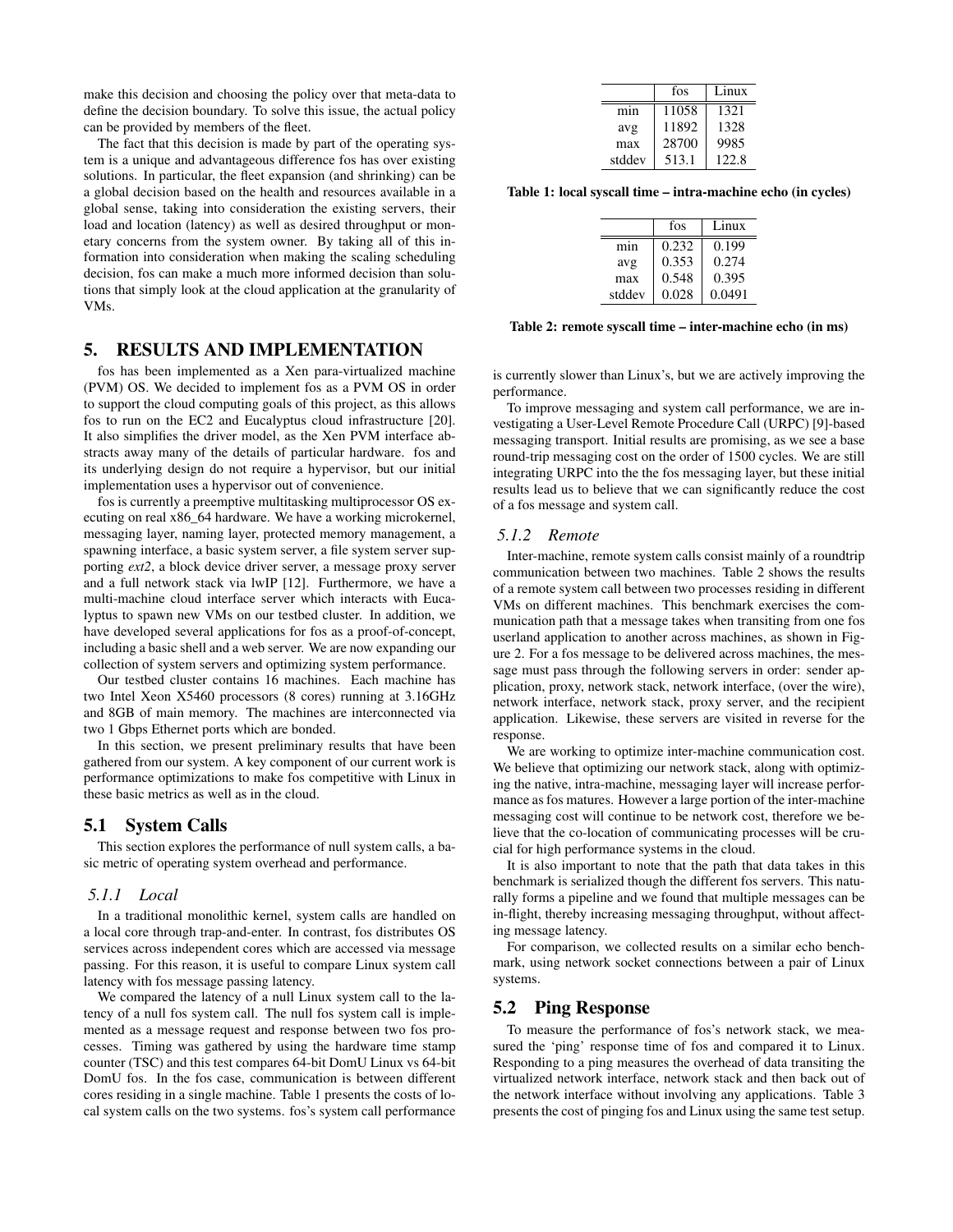|      | fos   | Linux |
|------|-------|-------|
| min  | 0.029 | 0.017 |
| avg  | 0.031 | 0.032 |
| max  | 0.059 | 0.064 |
| mdev | 0.008 | 0.009 |

Table 3: ping response (in ms)

|           | Local  | Remote |
|-----------|--------|--------|
| min       | 0.977  | 1.615  |
| avg       | 1.549  | 4.070  |
| max       | 10.356 | 13.337 |
| std. dev. | 1.881  | 4.601  |

Table 4: fos process creation time in ms.

This data was gathered by spawning fos as a new DomU VM and then pinging it from the same physical machine, but with a different VM. By doing so we removed the network latency. The average ping response time for fos is on the order of existing solutions. The current fos implementation uses a single fos server for the network interface and a single fos server for the network stack. In the future we plan to factor the network stack into a server fleet, where each server within the fleet will be responsible for a subset of the total number of flows in the system.

For this benchmark, we compare pings times against Linux running in a DomU VM with the same setup.

### 5.3 Process Creation

fos contains a fleet of spawning servers. The spawning server fleet is used to create processes both locally (same machine) and remotely (different machine). Table 4 shows the process creation time for each case. Time is measured from sending the request to the spawn server to receipt of the response. The spawn server does *not* wait for the process to complete or be scheduled; it responds immediately after enqueueing the new process at the scheduler. The data in Table 4 was collected over fifty spawns of a dummy application. Creating a process on a remote machine involves additional messages within the spawn fleet to forward the request, as well as inter-machine network overhead. Therefore remote spawns are approximately  $2.6 \times$  as expensive as local spawns.

### 5.4 File System

fos provides an *ext2* file system implementation. As seen in Figure 3, the file system is implemented via the file system server (FSS) and a separate block device driver server (BDDS). The FFS responds to file system requests, which are packaged in fos messages. The FFS then communicates with the BDDS, which provides an interface with the Xen paravirtualized block device. The BDDS is implemented as a Xen paravirtualized front-end block device driver and interacts with the Xen back-end block device in Dom<sub>0</sub>.

We compare the cost of file system access on fos to Linux. This benchmark measures the impact of the fos messaging layer and the fos file system implementation. This test uses the default Xen block device driver sector size of 512 bytes and fos uses a file system block size of 1024 bytes. We compare against accesses to an *ext2* file system executing in a paravirtualized DomU with a Linux 2.6.27 OS kernel. In Figure 5 we show results measuring the performance of file system accesses with and without caching across reads and writes of multiple file sizes. On Linux, we used the O\_DIRECT flag to enable and disable caching for *ext2* Linux.



Figure 5: Overall latency experienced by the fos and Linux DomU *ext2* file systems in reading and writing files of varying sizes from the file system.

|        | fos   | Linux |
|--------|-------|-------|
| min    | 0.173 | 0.174 |
| avg    | 0.178 | 0.180 |
| max    | 0.183 | 0.183 |
| stddev | 0.002 | 0.002 |

Table 5: Web server request time (ms)

This experiment, uses a test application which reads and writes a file on the file system in 1KB chunks, and calculate the median of 20 runs. We collected the performance for two file sizes: 1KB and 64KB. In Figure 5, the  $x$ -axis represents the total time taken to read or write the file while the  $y$ -axis describes the file system operation performed. For each operation, we report on the median fos total time (top bar) and the median of Linux DomU total time (bottom bar). The upper four data sets present reading and writing without file system caching, while the lower four data sets present reading and writing with file caching enabled.

fos's performance results experience higher variability than Linux, which might be caused by the variable latency of messaging between servers. We are working on performance tuning the file system server and extending it to a parallel file system which leverages the power of the cloud.

#### 5.5 Web Server

The fos web server is a prototypical example of a fos application. The web server listens on port 80 for incoming requests; when it receives a request, it serves a fixed static page. It fetches this page by requesting it directly from the block device; neither the web server nor the BDDS cache the page.

Table 5 presents the fos web server being tested with Apache-Bench [3]. We ran 10000 non-concurrent requests with keep-alive disabled, and measured the average response time. We ran this test 25 times, and found the minimum, average, maximum, and standard deviation of these average response times.

We wrote a similar webserver for Linux, and ran this http server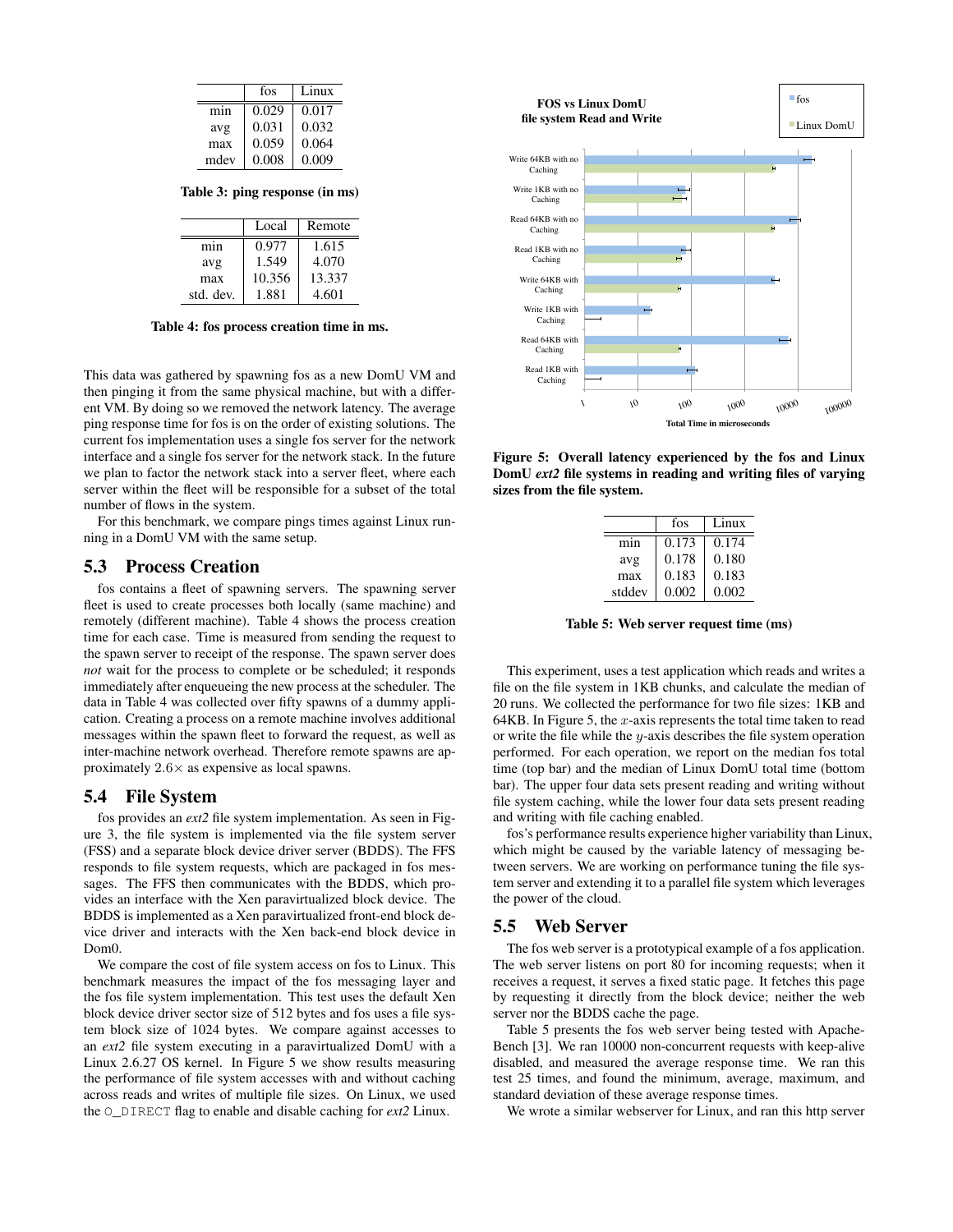in a DomU Linux instance in the same setup, and used ApacheBench to find response times in the same way.

# 5.6 Single System Image Growth

We used the fos proxy server and cloud interface server to extend an already running fos OS instance. For this test, we used Eucalyptus on our cluster as the cloud manager. The fos cloud interface server used the EC2 REST API to communicate with the Eucalyptus cloud manager over the network. In this test, a fos VM was manually started, which then started a second fos instance via Eucalyptus. The proxy servers on the two VMs then connected and shared state, providing a single system image by allowing fos native messages to occur over the network. The amount of time it took for the first VM to spawn and integrate the second VM was 72.45 seconds.

This time entails many steps outside of the control of fos, including response time of the Eucalyptus cloud controller, time to setup the VM on a different machine with a 2GB disk file, time for the second fos VM to receive an IP address via DHCP, and the round trip time of the TCP messages sent by the proxy servers when sharing state. For a point of reference, in [20, 19], the Eucalyptus team found that it takes approximately 24 seconds to start up a VM using Eucalyptus, but this is using a very different machine and network setup, making these numbers difficult to compare. As future research, we are interested in reducing the time it takes to shrink and grow multi-VM fos single system image OSes by reducing many of the outside system effects. In addition, we believe that by keeping a pool of hot-spare fos servers, we can significantly reduce the time it takes to grow and shrink a fos cloud.

# 6. RELATED WORK

There are several classes of systems which have similarities to fos: traditional microkernels, distributed OSes, and cloud computing infrastructure.

Traditional microkernels include Mach [4] and L4 [16]. fos is designed as a microkernel and extends the microkernel design ideas. However, it is differentiated from previous microkernels in that instead of simply exploiting parallelism between servers which provide different functions, this work seeks to distribute and parallelize within a server for a single high-level function. fos also exploits the "spatialness" of massively multicore processors by spatially distributing servers which provide a common OS function.

Like Tornado [14] and K42 [6], fos explores how to parallelize microkernel-based OS data structures. They are differentiated from fos in that they require SMP and NUMA shared memory machines instead of loosely coupled single-chip massively multicore machines and clouds of multicores. Also, fos targets a much larger scale of machine than Tornado/K42. The recent Corey [10] OS shares the spatial awareness aspect of fos, but does not address parallelization within a system server and focuses on smaller configuration systems. Also, fos is tackling many of the same problems as Barrelfish [8] but fos is focusing more on how to parallelize the system servers as well as addresses the scalability on chip and in the cloud.

fos bears much similarity to distributed OSes such as Amoeba [24], Sprite [21], and Clouds [11]. One major difference is that fos communication costs are much lower when executing on a single massive multicore, and the communication reliability is much higher. Also, when fos is executing on the cloud, the trust model and fault model is different than previous distributed OSes where much of the computation took place on student's desktop machines.

fos differs from existing cloud computing solutions in several aspects. Cloud (*IaaS*) systems, such as Amazon's Elastic compute cloud (EC2) [1], provide computing resources in the form of virtual machine (VM) instances and Linux kernel images. fos builds on top of these virtual machines to provide a single system image across an IaaS system. With the traditional VM approach, applications have poor control over the co-location of the communicating applications/VMs. Furthermore, IaaS systems do not provide a uniform programming model for communication or allocation of resources. Cloud aggregators such as RightScale [22] provide automatic cloud management and load balancing tools, but they are application-specific, whereas fos provides these features in an application agnostic manner. Platform as a service (*PaaS*) systems, such as Google AppEngine [15] and MS Azure [17], represent another cloud layer which provides APIs that applications can be developed on. PaaS systems often provide automatic scale up/down and fault-tolerance as features, but are typically languagespecific. fos tries to provide all these benefits in an application- and language- agnostic manner.

# 7. CONCLUSION

Cloud computing and multicores have created new classes of platforms for application development; however, they come with many challenges as well. New issues arise with the fractured resource pools in clouds. Also new OSes need to deal with with a dynamic underlying computing infrastructure due to varying application demand, faults, or energy constraints. Our system, fos, seeks to surmount these issues by presenting a single system interface to the user and by providing a programming model that allows OS system services to scale with demand. By placing key mechanisms for multicore and cloud management in a unified operating system, resource management and optimization can occur with a global view and at the granularity of processes instead of VMs. fos is scalable and adaptive, thereby allowing the application developer to focus on application-level problem-solving without distractions from the underlying system infrastructure.

## Acknowledgments

This work is funded by Quanta Computer, DARPA, AFRL, and Google.

## 8. REFERENCES

- [1] Amazon Elastic Compute Cloud (Amazon EC2), 2009. http://aws.amazon.com/ec2/.
- [2] Cloud hosting products Rackspace, 2009. http://www.rackspacecloud.com/cloud\_hosting\_products.
- [3] ab apache http server benchmarking tool, 2010. http://httpd.apache.org/docs/2.0/programs/ab.html.
- [4] M. Accetta, R. Baron, W. Bolosky, D. Golub, R. Rashid, A. Tevanian, and M. Young. Mach: A new kernel foundation for UNIX development. In *Proceedings of the USENIX Summer Conference*, pages 93–113, June 1986.
- [5] V. Agarwal, M. S. Hrishikesh, S. W. Keckler, and D. Burger. Clock rate versus IPC: The end of the road for conventional microarchitectures. In *Proceedings of the International Symposium on Computer Architecture*, pages 248–259, June 2000.
- [6] J. Appavoo, M. Auslander, M. Burtico, D. M. da Silva, O. Krieger, M. F. Mergen, M. Ostrowski, B. Rosenburg, R. W. Wisniewski, and J. Xenidis. K42: an open-source linux-compatible scalable operating system kernel. *IBM Systems Journal*, 44(2):427–440, 2005.
- [7] M. Armbrust, A. Fox, R. Griffith, A. D. Joseph, R. H. Katz, A. Konwinski, G. Lee, D. A. Patterson, A. Rabkin, I. Stoica,